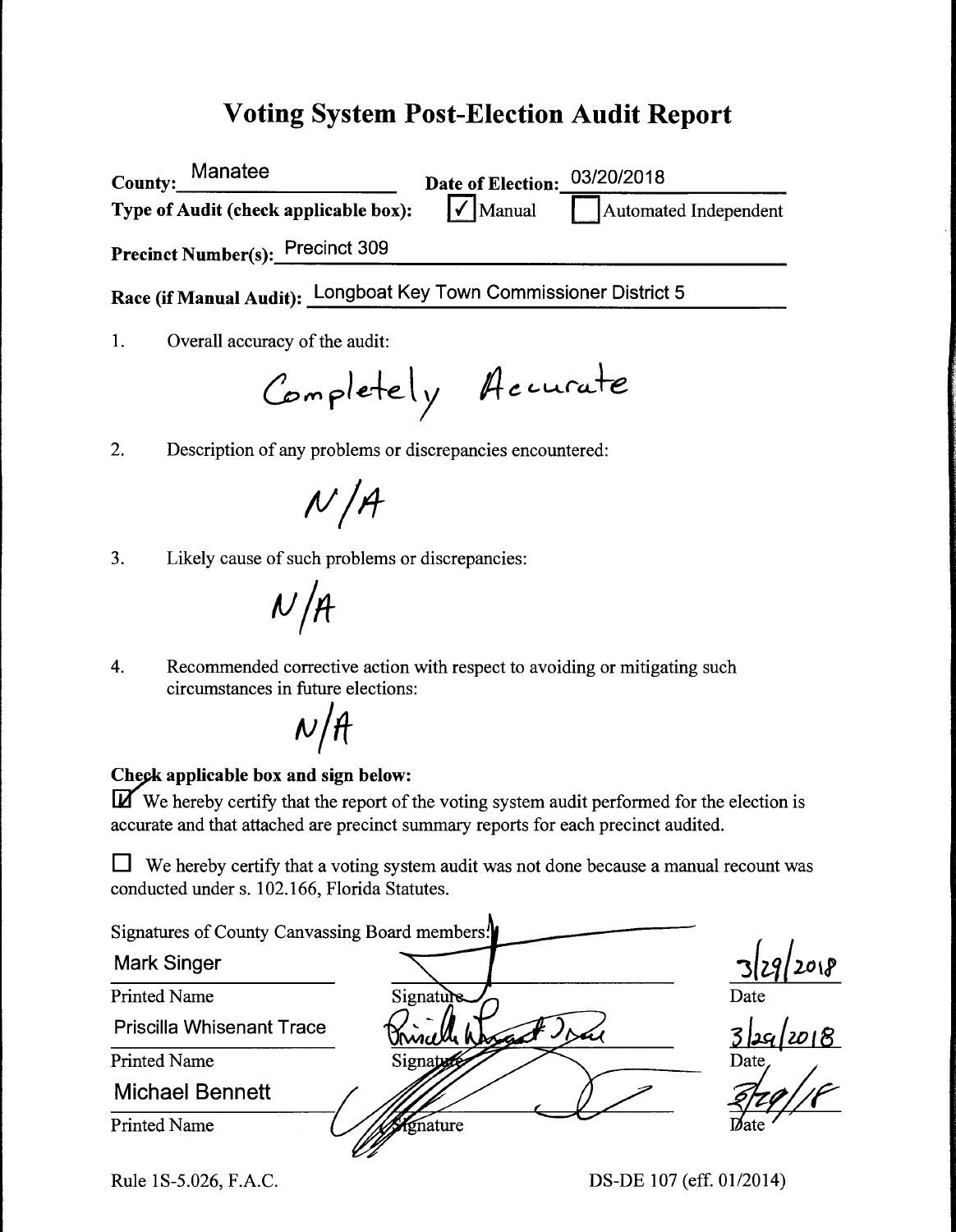# **Precinct Summary for Manual Audit**

Race Audited: LBK Town Commissioner Dist. 5

Precinct Number: Pct. 309

Candidate Name or Issue Choice Voting System Manual Public Difference (+ or -)<br>Total Tally Total Tally Total Randall B. "Randy" Langley 503 *.503 .e-*Ed Zunz 451 **'-f5** I *..(iiY'*   $\cdot$ 

| Number of ballots overvoted:   |  |
|--------------------------------|--|
| Number of ballots undervoted:  |  |
| Number of indeterminate votes: |  |

(Attach a separate Precinct Summary for each precinct audited.)

 $\mathcal{L}_{\mathcal{A}}$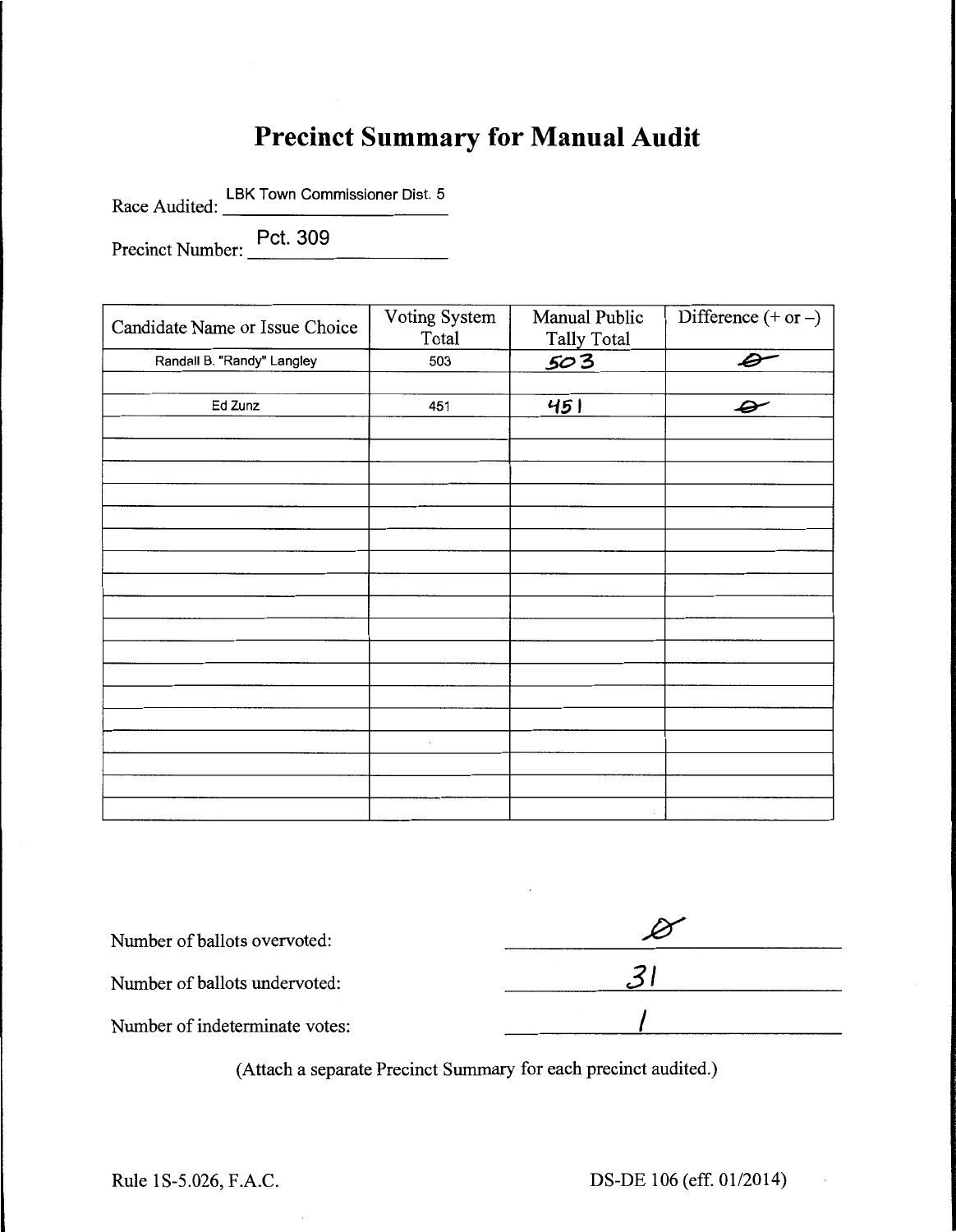### Manual Audit Team Worksheet for Marksense Ballots

County: **Manatee** 

**Date of Election:** 03/20/2018

Precinct Number: Pct. 309

 $\mathbf{V}$  \* Check box if provisional ballots are included in Early Voting and Election Day **ballots, instead of being reported separately.** 

Race: LBK Town Commissioner Dist 5 ... \_\_\_\_\_\_\_\_\_\_\_ (0 **Check box** if **race permitted more than 1 vote.)** • **Indicate here the "Vote for no more than" number:** 

|                              | <b>Manual Audit Tally</b><br>$\mathcal{A}_{\mathcal{A}}$ and $\mathcal{A}_{\mathcal{A}}$ are $\mathcal{A}_{\mathcal{A}}$ and $\mathcal{A}_{\mathcal{A}}$ and $\mathcal{A}_{\mathcal{A}}$<br>$\label{eq:2.1} \begin{split} \mathcal{L}_{\text{max}}(\mathbf{r}) & = \frac{1}{2} \left( \frac{1}{2} \mathbf{r}^2 + \frac{1}{2} \mathbf{r}^2 + \frac{1}{2} \mathbf{r}^2 + \frac{1}{2} \mathbf{r}^2 + \frac{1}{2} \mathbf{r}^2 + \frac{1}{2} \mathbf{r}^2 + \frac{1}{2} \mathbf{r}^2 + \frac{1}{2} \mathbf{r}^2 + \frac{1}{2} \mathbf{r}^2 + \frac{1}{2} \mathbf{r}^2 + \frac{1}{2} \mathbf{r}^2 + \$ |                             |                 |                   |               |
|------------------------------|---------------------------------------------------------------------------------------------------------------------------------------------------------------------------------------------------------------------------------------------------------------------------------------------------------------------------------------------------------------------------------------------------------------------------------------------------------------------------------------------------------------------------------------------------------------------------------------------------|-----------------------------|-----------------|-------------------|---------------|
| <b>Candidate or Issue</b>    | <b>Early Voting (EV)</b>                                                                                                                                                                                                                                                                                                                                                                                                                                                                                                                                                                          | <b>Election Day (ED)</b>    | Absentee (AB)   | Provisional (PV)* | <b>Totals</b> |
| Randall B. "Randy" Langley   | $\Delta\mathcal{L}$                                                                                                                                                                                                                                                                                                                                                                                                                                                                                                                                                                               | $Q^2$                       | $\overline{3}O$ |                   | 523           |
|                              |                                                                                                                                                                                                                                                                                                                                                                                                                                                                                                                                                                                                   |                             |                 |                   |               |
| Ed Zunz                      | $12\omega$                                                                                                                                                                                                                                                                                                                                                                                                                                                                                                                                                                                        | $\mathcal{F}_{\mathcal{C}}$ | 10K             |                   | $\mathbf{r}$  |
|                              |                                                                                                                                                                                                                                                                                                                                                                                                                                                                                                                                                                                                   |                             |                 |                   |               |
|                              |                                                                                                                                                                                                                                                                                                                                                                                                                                                                                                                                                                                                   |                             |                 |                   |               |
|                              |                                                                                                                                                                                                                                                                                                                                                                                                                                                                                                                                                                                                   |                             |                 |                   |               |
|                              |                                                                                                                                                                                                                                                                                                                                                                                                                                                                                                                                                                                                   |                             |                 |                   |               |
| <b>Write-in Candidates</b>   | RIB                                                                                                                                                                                                                                                                                                                                                                                                                                                                                                                                                                                               | $N$ $R$                     | NH              |                   | NIA           |
| <b>Overvotes</b>             | $\leftarrow$                                                                                                                                                                                                                                                                                                                                                                                                                                                                                                                                                                                      | $\ominus$                   |                 |                   |               |
| Undervotes                   | グ                                                                                                                                                                                                                                                                                                                                                                                                                                                                                                                                                                                                 |                             |                 |                   | $\mathcal{P}$ |
| ( <i>i.e.</i> , blank votes) |                                                                                                                                                                                                                                                                                                                                                                                                                                                                                                                                                                                                   |                             | LO              |                   |               |
| <b>Indeterminate Votes</b>   |                                                                                                                                                                                                                                                                                                                                                                                                                                                                                                                                                                                                   |                             |                 |                   |               |

**Audit Team Members:** 

Printed Name

 $\leq^2$  if  $\sim$  $\leftarrow$   $\leftarrow$   $\leftarrow$ ,· - - " - ,,  $\Omega$ <sub>c</sub>tt Faccinatori Printed Name

 $G_{\text{Ric},0}$  (it  $\epsilon$  Freeze)  $G_{\text{Ric},0}$   $G_{\text{Ric},0}$   $G_{\text{Ric},0}$   $G_{\text{Ric},0}$   $G_{\text{Ric},0}$   $G_{\text{Ric},0}$   $G_{\text{Ric},0}$   $G_{\text{Ric},0}$   $G_{\text{Ric},0}$   $G_{\text{Ric},0}$   $G_{\text{Ric},0}$   $G_{\text{Ric},0}$   $G_{\text{Ric},0}$   $G_{\text{Ric},0}$   $G_{\text{Ric},$ **Signature**  $\bigcap_{\mathcal{H}}$ Signature

 $\frac{O(1 + 1.3)}{2}$  $-3/2$ Date

Rule lS-5.026, F.A.C. DS-DE 105B (eff. 01/2014)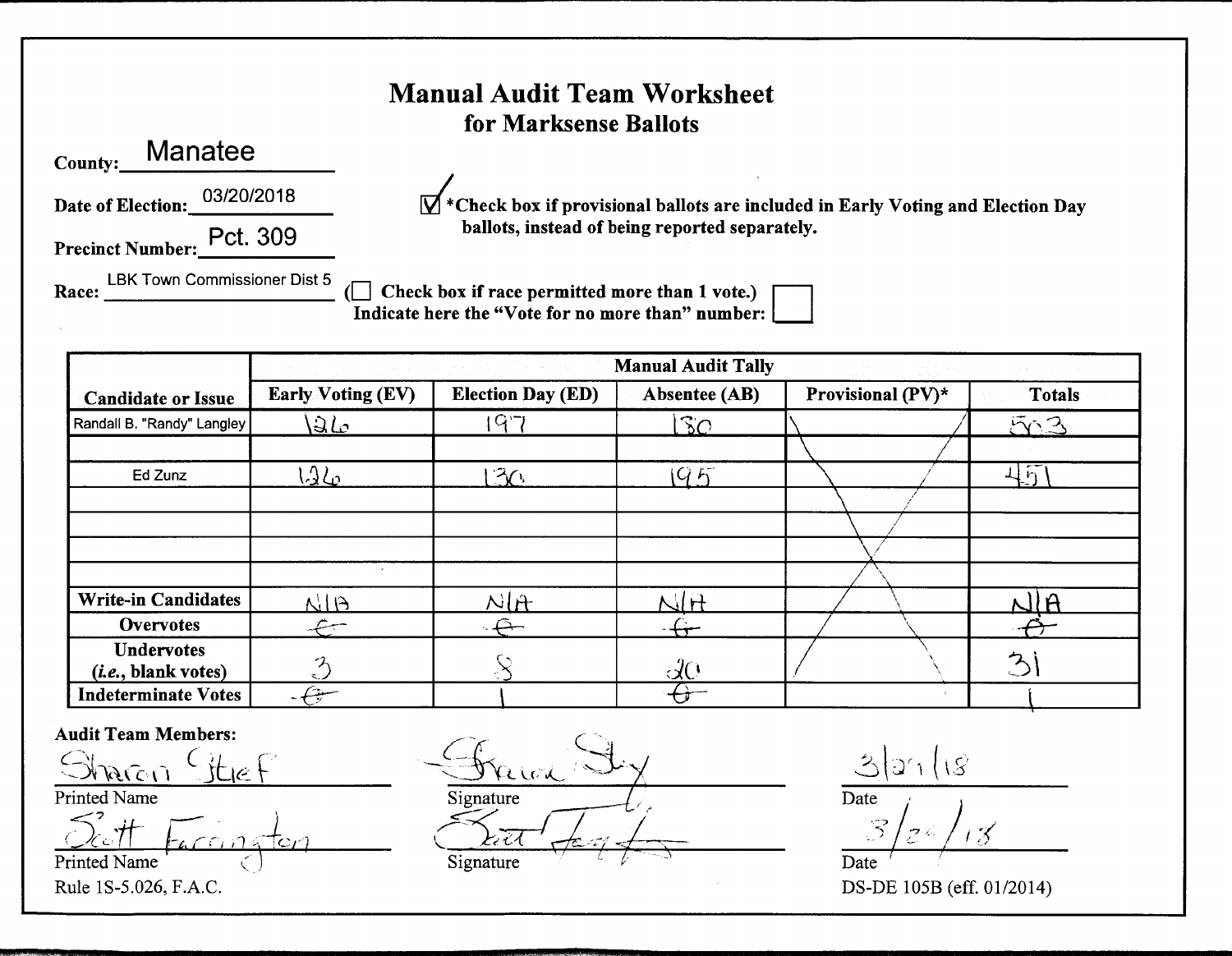| <b>Manual Audit Team Worksheet</b><br>for Marksense Ballots |                                                                                                     |  |  |  |
|-------------------------------------------------------------|-----------------------------------------------------------------------------------------------------|--|--|--|
| Manatee<br>County:                                          | Election Day                                                                                        |  |  |  |
| 03/20/2018<br>Date of Election:                             | *Check box if provisional ballots are included in Early Voting and Election Day                     |  |  |  |
| Precinct Number: Pct. 309                                   | ballots, instead of being reported separately.                                                      |  |  |  |
| LBK Town Commissioner Dist 5<br>Race:                       | Check box if race permitted more than 1 vote.)<br>Indicate here the "Vote for no more than" number: |  |  |  |

|                              | <b>Manual Audit Tally</b> |                          |               |                   |               |
|------------------------------|---------------------------|--------------------------|---------------|-------------------|---------------|
| <b>Candidate or Issue</b>    | Early Voting (EV)         | <b>Election Day (ED)</b> | Absentee (AB) | Provisional (PV)* | <b>Totals</b> |
| Randall B. "Randy" Langley   |                           | 7                        |               |                   |               |
|                              |                           |                          |               |                   |               |
| Ed Zunz                      |                           | 30 <sub>1</sub>          |               |                   |               |
|                              |                           |                          |               |                   |               |
|                              |                           |                          |               |                   |               |
|                              |                           |                          |               |                   |               |
|                              |                           |                          |               |                   |               |
| <b>Write-in Candidates</b>   |                           |                          |               |                   |               |
| Overvotes                    |                           |                          |               |                   |               |
| <b>Undervotes</b>            |                           |                          |               |                   |               |
| ( <i>i.e.</i> , blank votes) |                           |                          |               |                   |               |
| Indeterminate Votes          |                           |                          |               |                   |               |

#### **Audit Team Members:**

*j)ehcl:.. rn,* "'5colt PnntedName Printed Name

 $U \cap q$ *er* Printed Name

Signature  $\mathcal{Q}_i$  *t*  $(\ell_{\mathcal{KCH}})$  $\frac{\Delta t}{\text{Signature}}$   $\frac{\Delta t}{\text{Simplure}}$  ,  $\frac{\Delta}{\text{Date}}$ 

 $Signature$   $\sqrt{}$   $\sqrt{}$  Date

Date

*3/dq* /rr

Rule lS-5.026, F.A.C. DS-DE 105B (eff. 01/2014)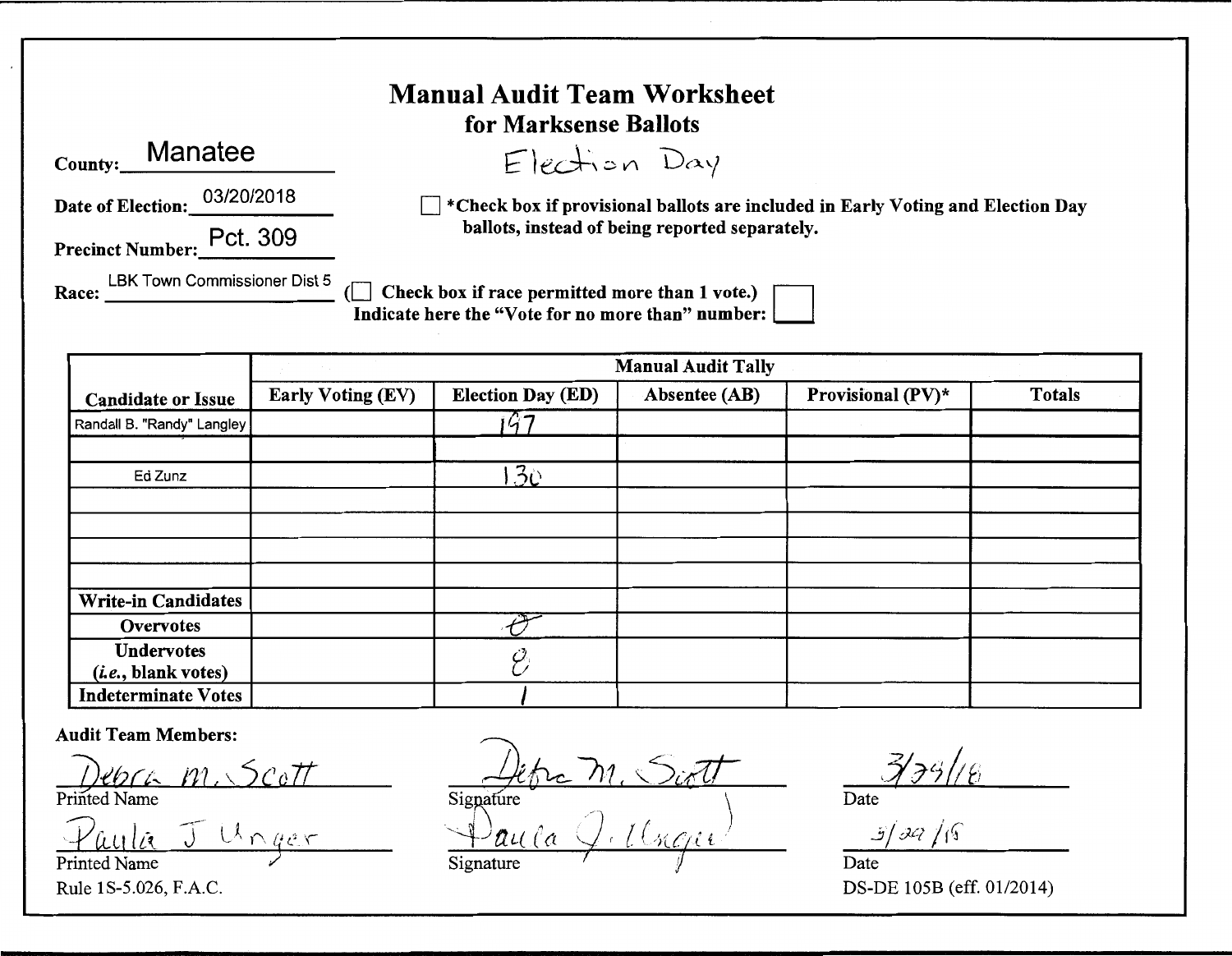| <b>Manual Audit Team Worksheet</b><br>for Marksense Ballots |                                                                                                       |  |  |  |
|-------------------------------------------------------------|-------------------------------------------------------------------------------------------------------|--|--|--|
| Manatee<br>County:                                          |                                                                                                       |  |  |  |
| 03/20/2018<br>Date of Election:                             | Early Voting<br>I *Check box if provisional ballots are included in Early Voting and Election Day     |  |  |  |
| Precinct Number: Pct. 309                                   | ballots, instead of being reported separately.                                                        |  |  |  |
| LBK Town Commissioner Dist 5<br>Race:                       | Check box if race permitted more than 1 vote.) [<br>Indicate here the "Vote for no more than" number: |  |  |  |

|                              | <b>Manual Audit Tally</b> |                          |               |                   |               |
|------------------------------|---------------------------|--------------------------|---------------|-------------------|---------------|
| <b>Candidate or Issue</b>    | <b>Early Voting (EV)</b>  | <b>Election Day (ED)</b> | Absentee (AB) | Provisional (PV)* | <b>Totals</b> |
| Randall B. "Randy" Langley   | 26                        |                          |               |                   |               |
|                              |                           |                          |               |                   |               |
| Ed Zunz                      | 26                        |                          |               |                   |               |
|                              |                           |                          |               |                   |               |
|                              |                           |                          |               |                   |               |
|                              |                           |                          |               |                   |               |
|                              |                           |                          |               |                   |               |
| <b>Write-in Candidates</b>   |                           |                          |               |                   |               |
| <b>Overvotes</b>             |                           |                          |               |                   |               |
| <b>Undervotes</b>            |                           |                          |               |                   |               |
| ( <i>i.e.</i> , blank votes) |                           |                          |               |                   |               |
| <b>Indeterminate Votes</b>   |                           |                          |               |                   |               |

**Audit Team Members:** 

en Jenes

Printed Name

 $\epsilon$ )  $\times$ 

Printed Name Rule 1S-5.026, F.A.C.

mes **Si~../**  $\rightarrow$   $\rightarrow$   $\rightarrow$   $\rightarrow$   $\rightarrow$ --

 $3/29/15$ Date

 $32918$ 

DS-DE 105B (eff. 01/2014)

Signature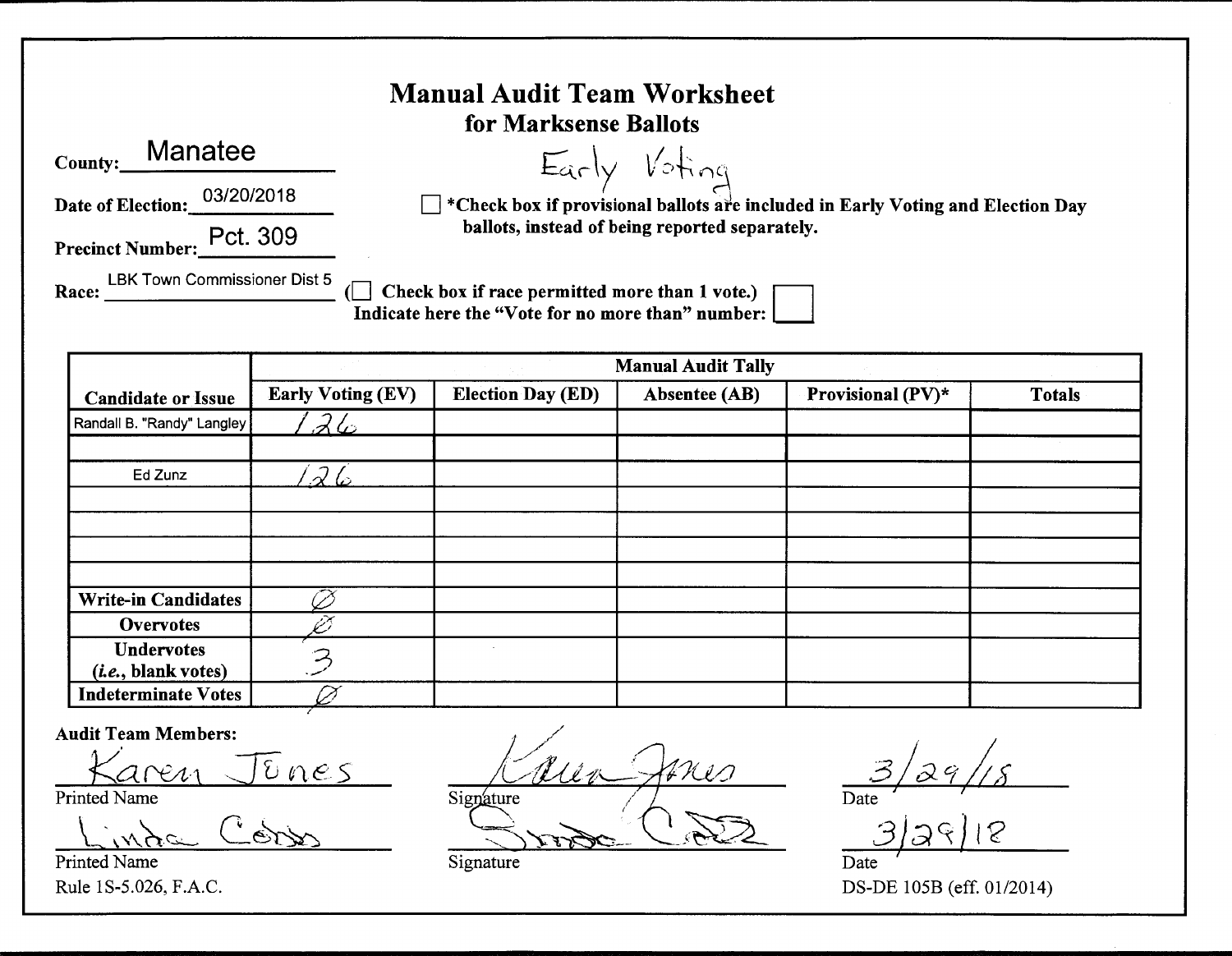| <b>Manual Audit Team Worksheet</b><br>for Marksense Ballots |                                                                                                     |  |  |  |
|-------------------------------------------------------------|-----------------------------------------------------------------------------------------------------|--|--|--|
| <b>Manatee</b><br><b>County:</b>                            | VBM                                                                                                 |  |  |  |
| 03/20/2018<br>Date of Election:                             | $\Box$ *Check box if provisional ballots are included in Early Voting and Election Day              |  |  |  |
| Pct. 309<br><b>Precinct Number:</b>                         | ballots, instead of being reported separately.                                                      |  |  |  |
| LBK Town Commissioner Dist 5<br>Race:                       | Check box if race permitted more than 1 vote.)<br>Indicate here the "Vote for no more than" number: |  |  |  |

|                                                   | <b>Manual Audit Tally</b> |                          |                     |                   |               |
|---------------------------------------------------|---------------------------|--------------------------|---------------------|-------------------|---------------|
| <b>Candidate or Issue</b>                         | <b>Early Voting (EV)</b>  | <b>Election Day (ED)</b> | Absentee (AB)       | Provisional (PV)* | <b>Totals</b> |
| Randall B. "Randy" Langley                        |                           |                          | $ E\bigcirc$        |                   |               |
|                                                   |                           |                          |                     |                   |               |
| Ed Zunz                                           |                           |                          | $G_{\mathbf{N}}$    |                   |               |
|                                                   |                           |                          |                     |                   |               |
|                                                   |                           |                          |                     |                   |               |
|                                                   |                           |                          |                     |                   |               |
| <b>Write-in Candidates</b>                        |                           |                          | $\circlearrowright$ |                   |               |
| <b>Overvotes</b>                                  |                           |                          | $\bigcirc$          |                   |               |
| <b>Undervotes</b><br>( <i>i.e.</i> , blank votes) |                           |                          | りん                  |                   |               |
| <b>Indeterminate Votes</b>                        |                           |                          | $v_{L}$             |                   |               |

Audit Team Members:

*,/-* ) I  $C$ inoy NELSON

Printed Name

 $N$ ANCY BURKS

Printed Name Rule lS-5.026, F.A.C.

 $( \quad \vee \quad \cdot \quad \wedge \quad \cdot \quad \cdot \quad \wedge$  $C$ . ind  $V_{\rm lo}$   $\cup$ Signature

 $U_{\alpha}$  , and  $\alpha$  $\cup$  1/2 /

'··- $Y$  rates  $ZG$ C. 20 (S

Date

 $10^{\circ}$  460 H . 29, 2018

Date DS-DE 105B (eff. 01/2014)

**Signature**